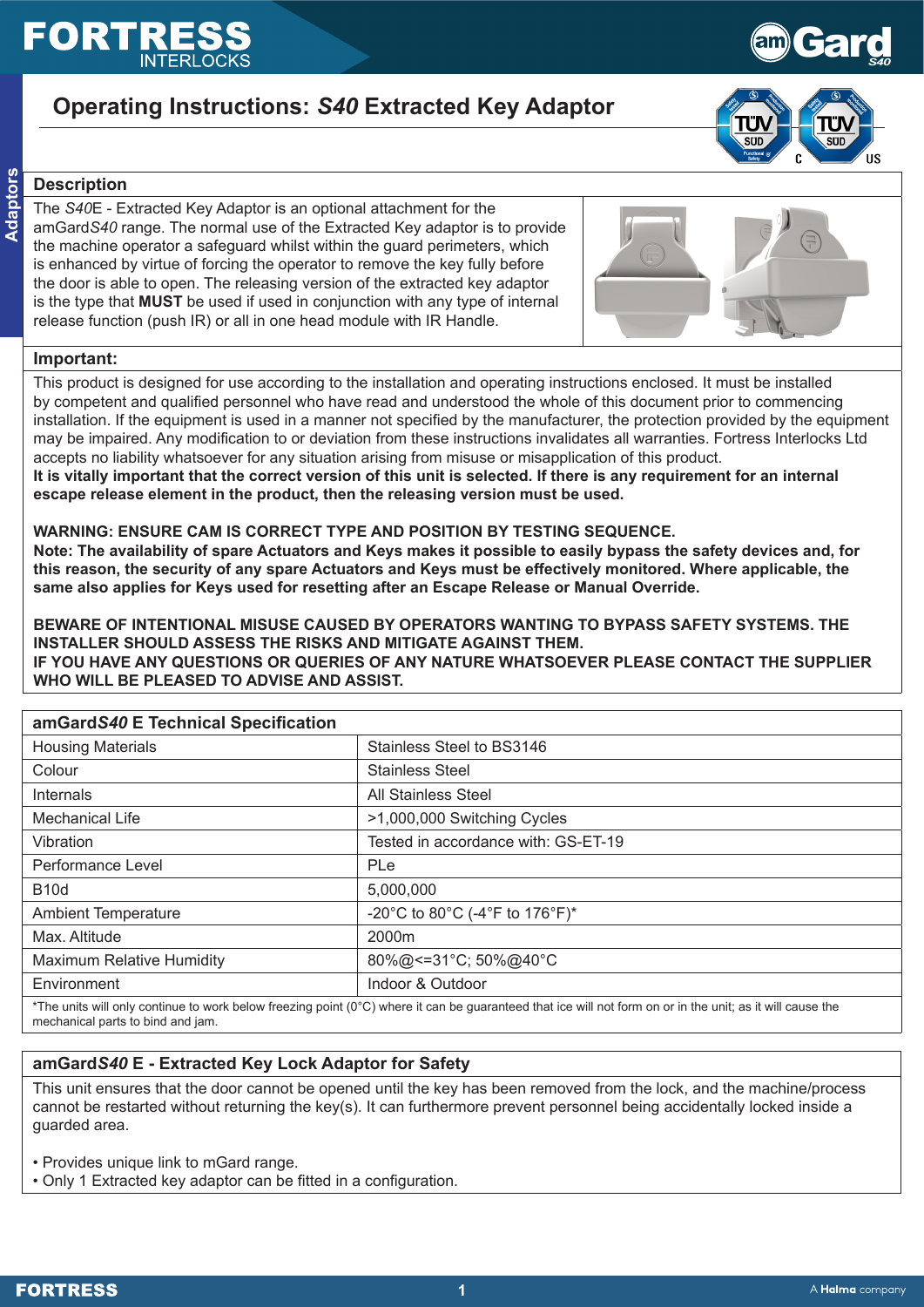| amGardS40 E Safety Functions |                                                                                                             | <b>Part No.</b> |
|------------------------------|-------------------------------------------------------------------------------------------------------------|-----------------|
|                              | Safety Function 1   Does not allow safety contacts to be made unless safety key inserted in lock   S40EKL/R |                 |





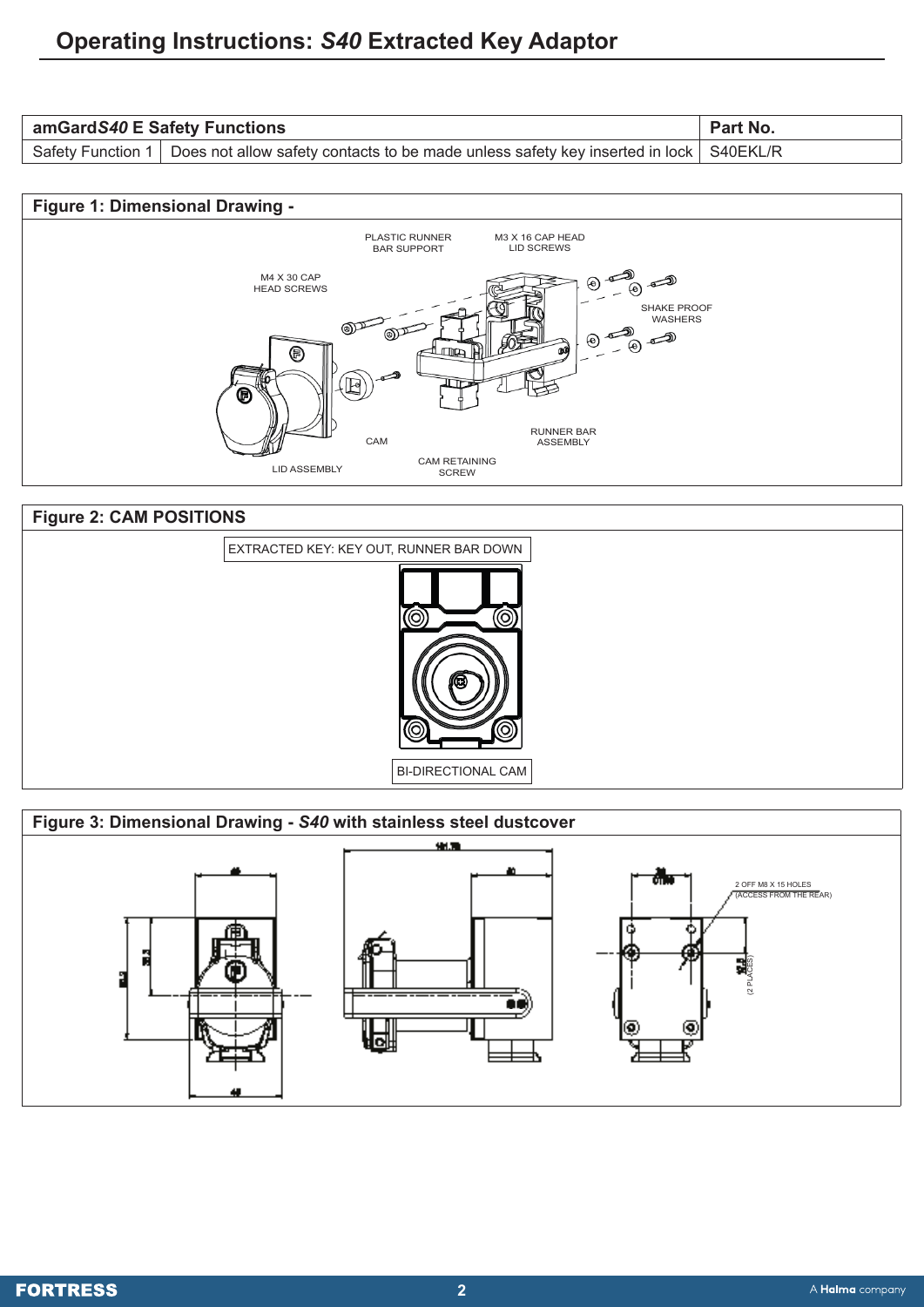

#### **Tools and Fixings Required**

**2.5mm A/F Hex wrench** (Torque Setting 0.8 - 1.0 Nm)

**Ø8.2mm Drill 2 x M8 screws for fixing Adaptors.** (Screws must be suitable length for a minimum of 10mm thread engagement with Adaptor. Required screw type and class; A2 70. Required torque setting; 4-6 Nm.)

#### **Required Torque Settings**

If removed during mounting, re-orientation or electrical wiring, all supplied fixing screws of the complete Guard Interlocking Device must be refitted using the following torque settings;

- M3 Screws 0.8-1.0 Nm.
- M4 Screws 2-4 Nm.
- M5 Screws 2-4 Nm.
- M8 Screws (required for device mounting but not supplied) 4-6 Nm.

#### **Mounting**

- **1.** Locate the device so that inspection and replacement are possible.
- **2.** Mount the enclosure assembly together with head assembly to a flat metal, static part of the machine. Use M8 screws from the rear. The mounting surface should be flat.
- **3.** Refit any lids to host units after cabling is completed.
- **4.** All fixing screws used to mount the complete Guard Locking Device must be permanently prevented from removal, either by vibration or by personnel using standard tools. If mounting fixings are visible, they must be secured against manipulation and un-authorised or un-identifiable removal. In these cases, a middle strength adhesive screwlocker is required.
- **5.** To ensure correct operation of unit, dust cover must not be removed.
- **6.** The installation and operation of the complete Guard Interlocking Device must take into account the requirements of EN ISO 14119; in particular Section 7 – Design for minimising defeat possibilities.
- **7.** The complete Guard Interlocking Device must not be used as a mechanical stop. Where applicable, precautions must be made to ensure the door or gate of any guarded area has sufficient support and stops to prevent the impact on the Guard Interlocking Device.
- **8.** If fitted in conjunction with an *S40* Push IR Escape Release module, the complete Guard Interlocking Device must be mounted in the correctly assembled condition so that the Escape Release action is only possible from within the guarded area (danger zone).

#### **Adding extra modules to existing units**

See AT Head Installation Instructions & www.youtube.com/user/FortressInterlocks/videos for guidance.

#### **Testing (Unpowered)**

The complete guard installation should be tested prior to use. All locking means (access lock(s) and / or solenoid) will require unlocking before extracted key can be removed. Head will require extracted key to be rotated, removed and the 'Gate' swung over the front of the lock before it will unlock. Safety circuits will remain open, access keys will be trapped and head will not lock until the extracted key (and any safety keys) are returned and rotated.

Restoration of the protection is necessary before normal operation is resumed.

**Warning: This device does not contain the Machine Reset or Restart facility after an escape or auxiliary release of the guard locking. Addition measures are required to achieve the reset of the machine system.**